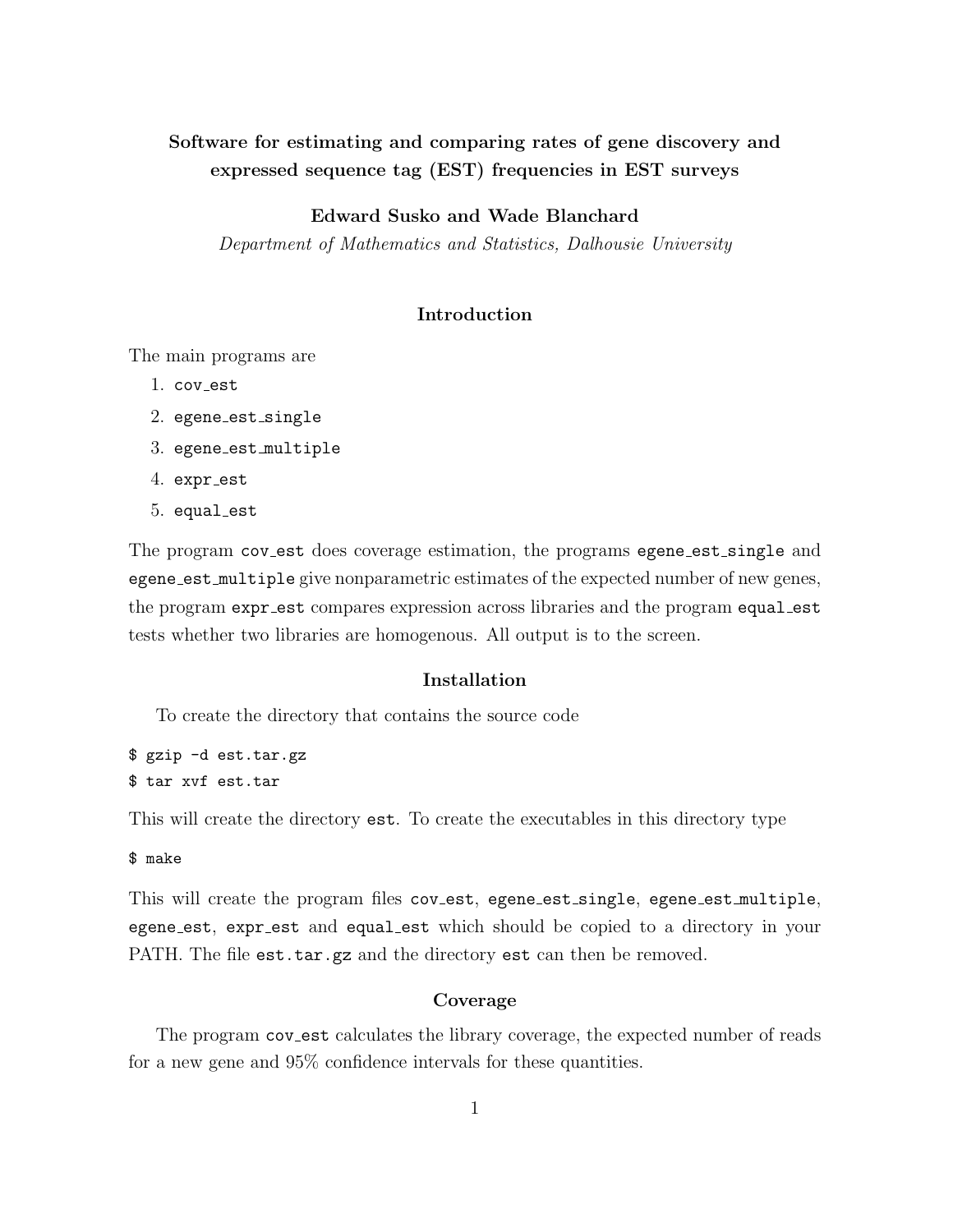#### \$ cov\_est nlines nlib < infile

The file infile should contain rows of the form

$$
x_1 \cdots x_m \qquad n_{x_1 \cdots x_m}
$$

where  $n_{x_1\cdots x_m}$  is the number of genes that appeared  $x_j$  times in library  $j, j = 1, \ldots, m$ . The number nlines should be the number of lines in infile which should also be the number of distinct values of  $x_1 \cdots x_m$ . The number nlib should be the number of libraries to be compared; m in the above. An example infile for two libraries is given below

The first line indicates that a single gene had the property that it appeared 4 times in the first library and 3 times in the second library. The last line indicates that 421 genes appeared once in the second library but never in the first. An example of the output to the screen is

```
Coverages, standard errors and 95 percent CI
Multiple Library
1 0.703858 0.016484 (0.671550,0.736167)
2 0.565531 0.018231 (0.529798,0.601265)
Single Library
1 0.639208 0.019090 (0.601791,0.676624)
2 0.493292 0.020281 (0.453542,0.533043)
Expected number of reads for a new gene, standard errors and 95 percent CI
Multiple Library
1 3.376761 0.055662 (3.267662,3.485859)
2 2.301663 0.041962 (2.219417,2.383908)
Single Library
1 2.771676 0.052912 (2.667969,2.875384)
2 1.973523 0.040025 (1.895075,2.051972)
```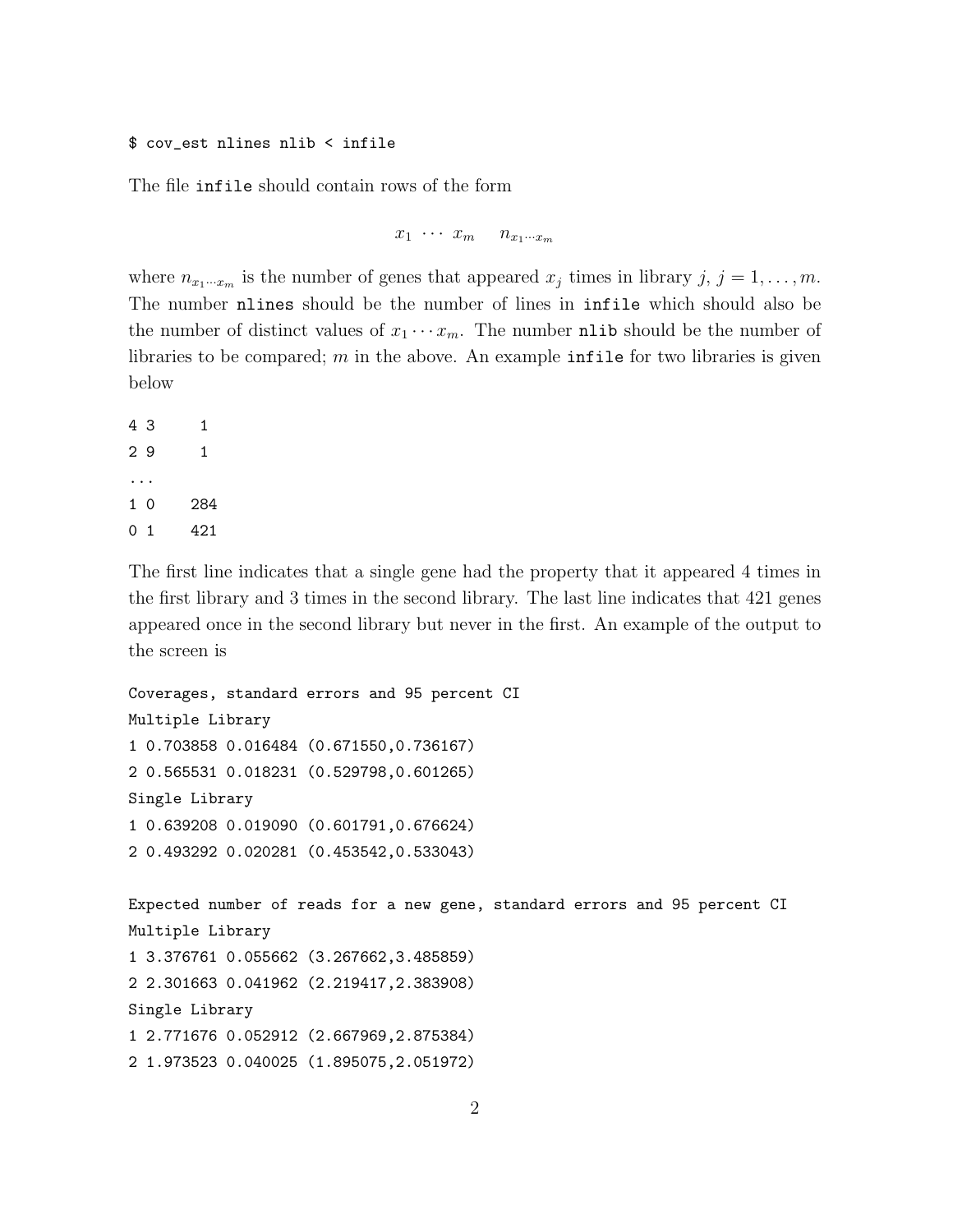#### The expected number of new genes

#### Single library

The expected number of new genes,  $\Delta(t)$ , that will be found in a sample with  $n_i t$ reads from the jth library, is obtained with

#### egene\_est\_single nlines nlib ilib ntval tvalfile < infile

where tvalfile contains the ntval choices of t for which  $\Delta(t)$  is desired. The variable ilib is the library for which estimates are to be obtained; ilib =  $0, \ldots$  nlib-1. The form of infile and the variables nlines and nlib are as described for the coverst program. The program outputs to the screen a file with rows

$$
t \quad \Delta(t) \quad \text{se}(\Delta(t))
$$

An example of the output to the screen is

0.010000 1.997914 0.114555 0.020000 3.991711 0.229110 ... 0.990000 188.165068 12.841672 1.000000 190.000000 13.118237

#### Multiple libraries

The expected number of new genes,  $\Delta(t_1, \ldots, t_m)$ , that will be found in a sample with  $n_j t_j$  reads from library  $j, j = 1, \ldots m$ , is obtained through

#### egene\_est\_multiple nlines nlib ntval tvalfile < infile

where tvalfile contains the ntval choices of  $t_1, \ldots, t_m$  for which  $\Delta(t_1, \ldots, t_m)$  is desired. The form of infile and the variables nlines and nlib are as described for the cov est program. The program outputs to the screen a file with rows

$$
t_1 \quad \ldots \quad t_m \quad \triangle(t_1, \ldots, t_m)
$$

An example of the output to the screen is

0.010000 0.010000 7.039942 0.020000 0.020000 14.059932 .... 0.990000 0.990000 613.569336 1.000000 1.000000 619.000000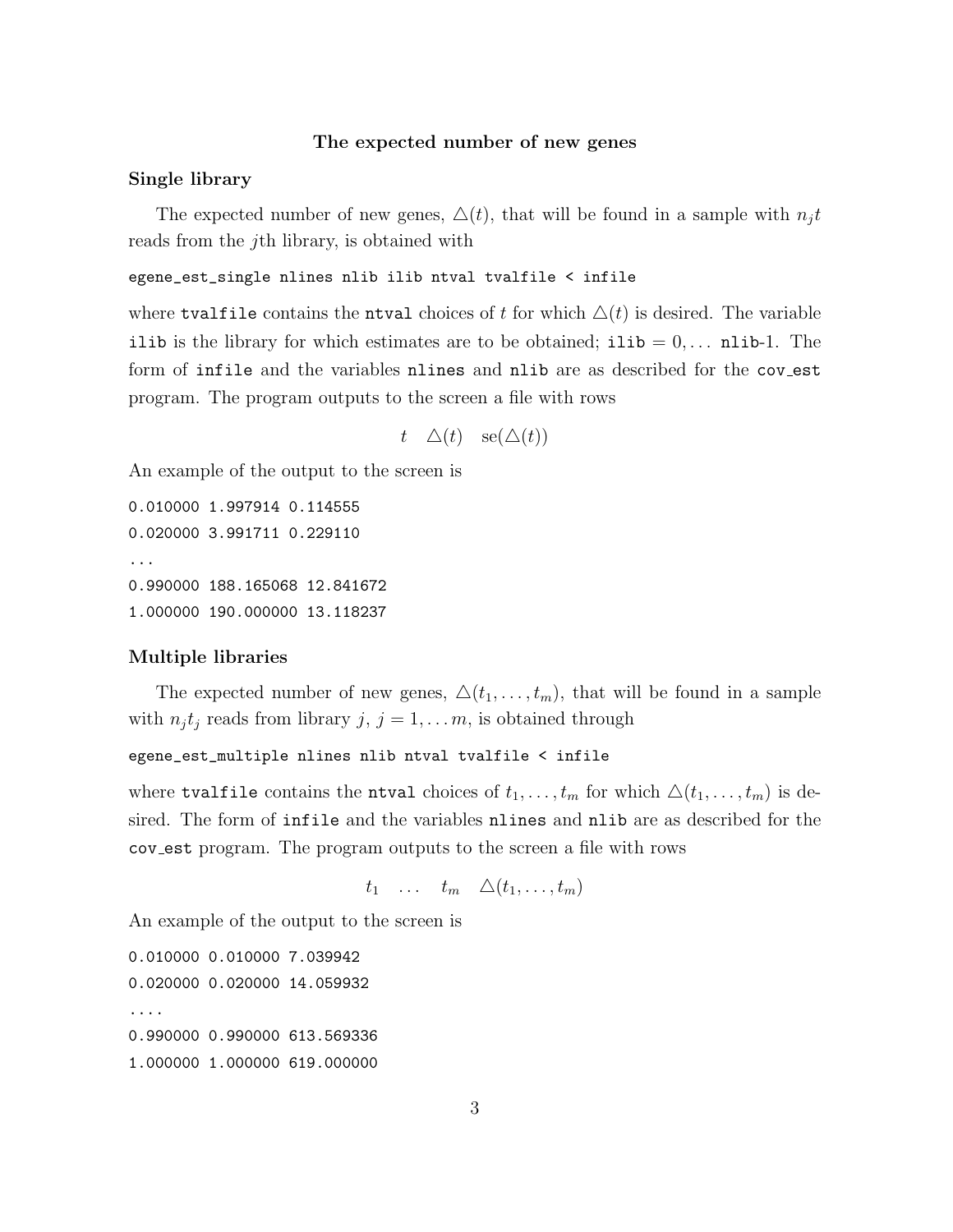#### Tests of expression for a gene

Differences of expression for genes can be tested with

expr\_est nlines nlib < infile

The form of infile and the variables nlines and nlib are as described for the coverst program. Output to the screen will have rows

 $x_1 \ldots x_m \quad n_{x_1 \ldots x_m}$  p-value B-H cutoff rejection

In the special case of two libraries, additional output includes the estimated probability that a random hit from any gene will be to library 1 and the estimated probability for the gene of interest that a hit will be to library 1.

gene  $x_1$   $x_2$   $n_{x_1,x_2}$  P(random) P(gene) p-value B-H cutoff rejection

An example of the output to the screen is

```
...
582 5 5 18 2.248306e-01 5.000000e-01 1.042481e-01 7.381479e-03 0
583 9 14 2 2.248306e-01 3.913043e-01 1.084371e-01 7.455171e-03 0
584 24 120 1 2.248306e-01 1.666667e-01 1.087861e-01 7.463359e-03 0
585 10 61 1 2.248306e-01 1.408451e-01 1.097402e-01 7.467453e-03 0
...
```
Output is sorted from smallest to largest p-value. If the p-value is less than the B-H cutoff, the null hypothesis of equal expression would be rejected at the  $\alpha = 0.05$  level even after adjusting for multiple comparisons, which would give an entry of 1 in the final column.

#### The overall test of equality of proportional representation

An overall test of equality of proportional representation available through

```
equal_est nlines nlib < infile
```
outputs the test statistic, standard error and p-value.The form of infile and the variables nlines and nlib are as described for the cov est program. An example of the output to the screen is

182.244191 39.860379 2.414720e-06